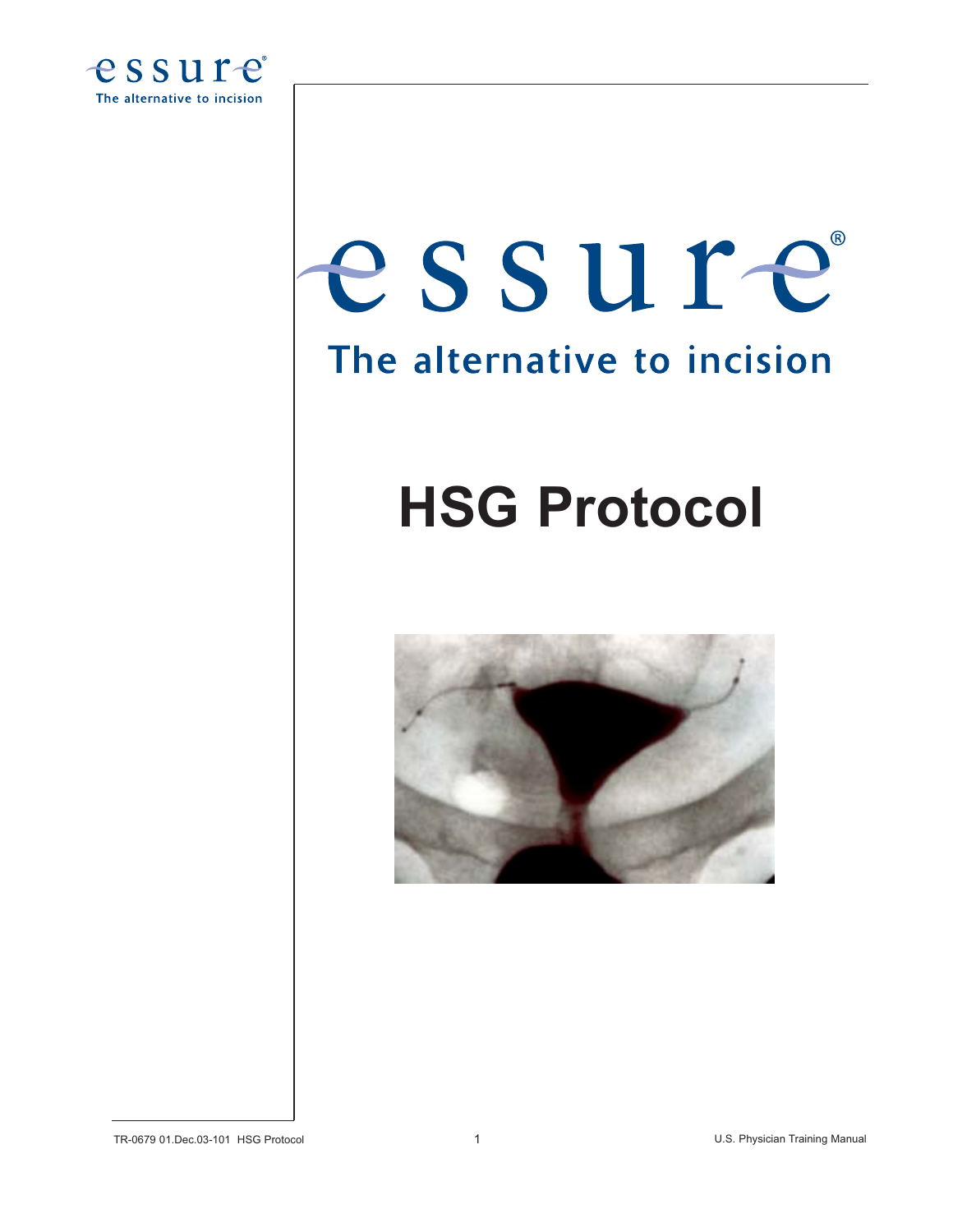

| <b>Performing and</b><br><b>Evaluating</b><br>Hysterosalpingograms<br><b>Three Months</b><br><b>Post-Micro-insert</b><br><b>Placement</b> | Three months following the Essure micro-insert placement procedure, the<br>patient should be scheduled for an HSG. The HSG is performed to evaluate:<br>1) micro-insert location; and 2) fallopian tube occlusion. Only if micro-insert<br>location is satisfactory and, there is evidence of bilateral occlusion of the<br>fallopian tubes, may the physician instruct the patient to discontinue use of<br>alternative contraception and rely on the Essure micro-inserts for pregnancy<br>prevention. |  |
|-------------------------------------------------------------------------------------------------------------------------------------------|----------------------------------------------------------------------------------------------------------------------------------------------------------------------------------------------------------------------------------------------------------------------------------------------------------------------------------------------------------------------------------------------------------------------------------------------------------------------------------------------------------|--|
|                                                                                                                                           | The following steps should be followed for performing and evaluating the HSG.                                                                                                                                                                                                                                                                                                                                                                                                                            |  |
| <b>Performing the HSG</b>                                                                                                                 | One objective of the HSG is to evaluate the relationship of the proximal end of<br>the inner coil of the micro-insert to the uterine cornua, thus verifying that the<br>micro-insert spans the UTJ. In order to achieve this, the following guidelines<br>should be adhered to:                                                                                                                                                                                                                          |  |
|                                                                                                                                           | The uterine cavity silhouette must be clearly seen with good cornual filling.<br>1.                                                                                                                                                                                                                                                                                                                                                                                                                      |  |
|                                                                                                                                           | The fluoroscopy beam with respect to the uterus should be as close to A/P<br>2.<br>projection as possible.                                                                                                                                                                                                                                                                                                                                                                                               |  |
|                                                                                                                                           | 3. A good cervical seal should be maintained throughout the procedure to<br>ensure good uterine distension, so do not dilate unless necessary.                                                                                                                                                                                                                                                                                                                                                           |  |
|                                                                                                                                           | 4. Downward traction on the cervical tenaculum may be required in patients<br>having a midpositional uterus, to allow for ideal images of the uterine cavity.<br>The speculum should be removed prior to fluoroscopy in order to assure the<br>best possible visualization of uterine anatomy.                                                                                                                                                                                                           |  |
|                                                                                                                                           | 5. A minimum of six still radiographs should be taken to assess micro-insert<br>location and tubal occlusion. A description of each radiograph is provided<br>below with associated pictures.                                                                                                                                                                                                                                                                                                            |  |
|                                                                                                                                           | NOTE: Assessment of the location of the micro-inserts on HSG is not the same<br>as noted on hysteroscopy. Therefore, a correctly placed micro-insert may<br>appear to be more distal on HSG than noted at the time of hysteroscopy.                                                                                                                                                                                                                                                                      |  |
|                                                                                                                                           |                                                                                                                                                                                                                                                                                                                                                                                                                                                                                                          |  |
|                                                                                                                                           |                                                                                                                                                                                                                                                                                                                                                                                                                                                                                                          |  |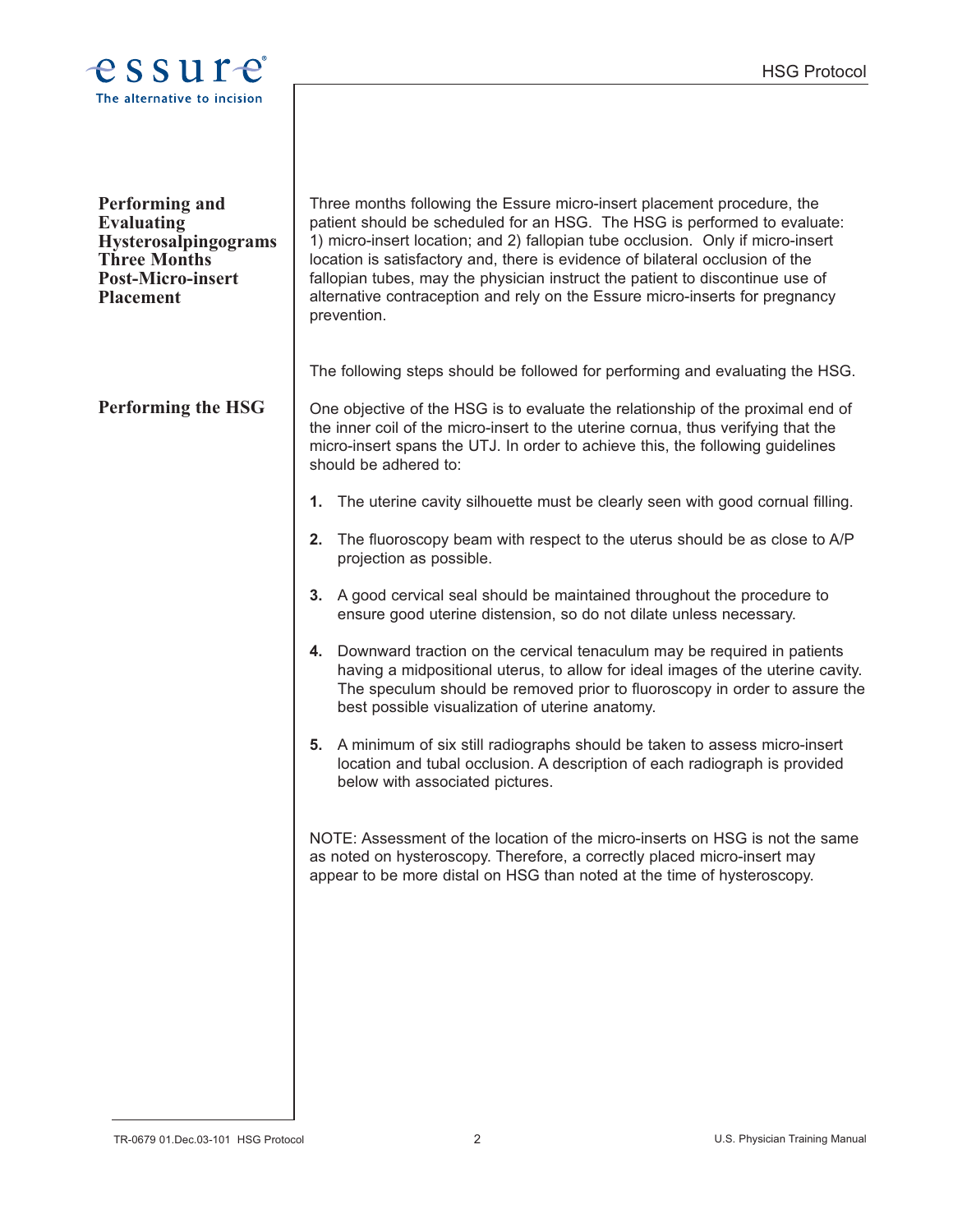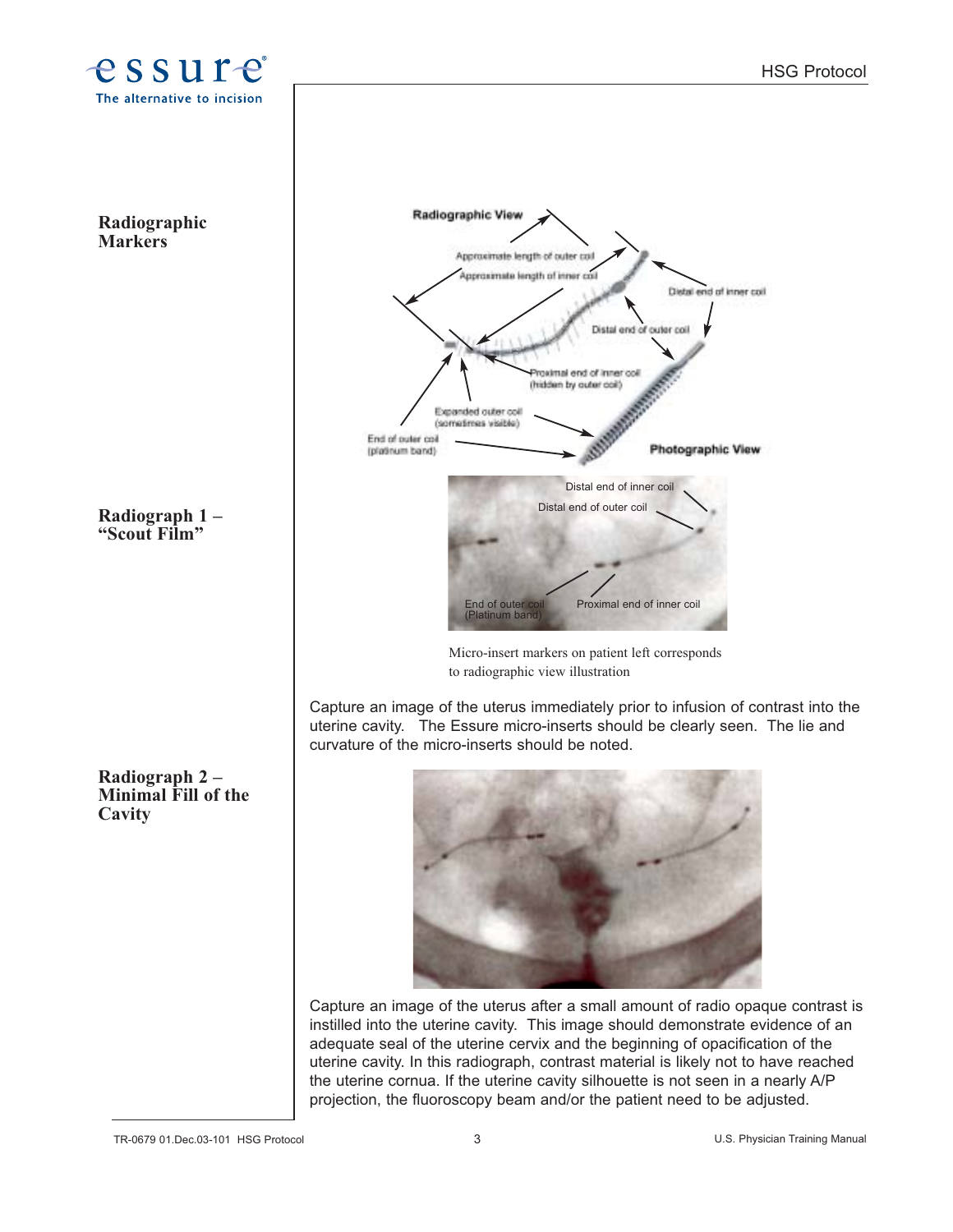

**Radiograph 3 – Partial Fill of the Cavity** 

# **Radiograph 4 – Total Fill of Cavity**



Capture an image of the uterus when it is nearly full of contrast or opacified. The cornua may not yet have been adequately distended. Proximal (uterine) portions of the Essure micro-insert may not yet be obscured by the advancing contrast.



Capture an image of the uterus when the uterine cavity is completely filled to patient tolerance or maximal distension of the cornua has been achieved, whichever comes first. In this image, the advance of contrast (i.e., opacification) is likely to meet or obscure the proximal (uterine) portions of the Essure microinserts.

**NOTE:** An increase in volume of the intracavitary contrast, with resultant increase in intrauterine pressure is often needed to allow for a satisfactory image.

**CAUTION:** An increase in intrauterine pressure beyond that needed to produce image #4 serves no purpose and should be avoided, so as to avoid undue patient discomfort and the possibility of resultant vasovagal reaction such as profound bradycardia, lightheadedness, sweating and fainting.

.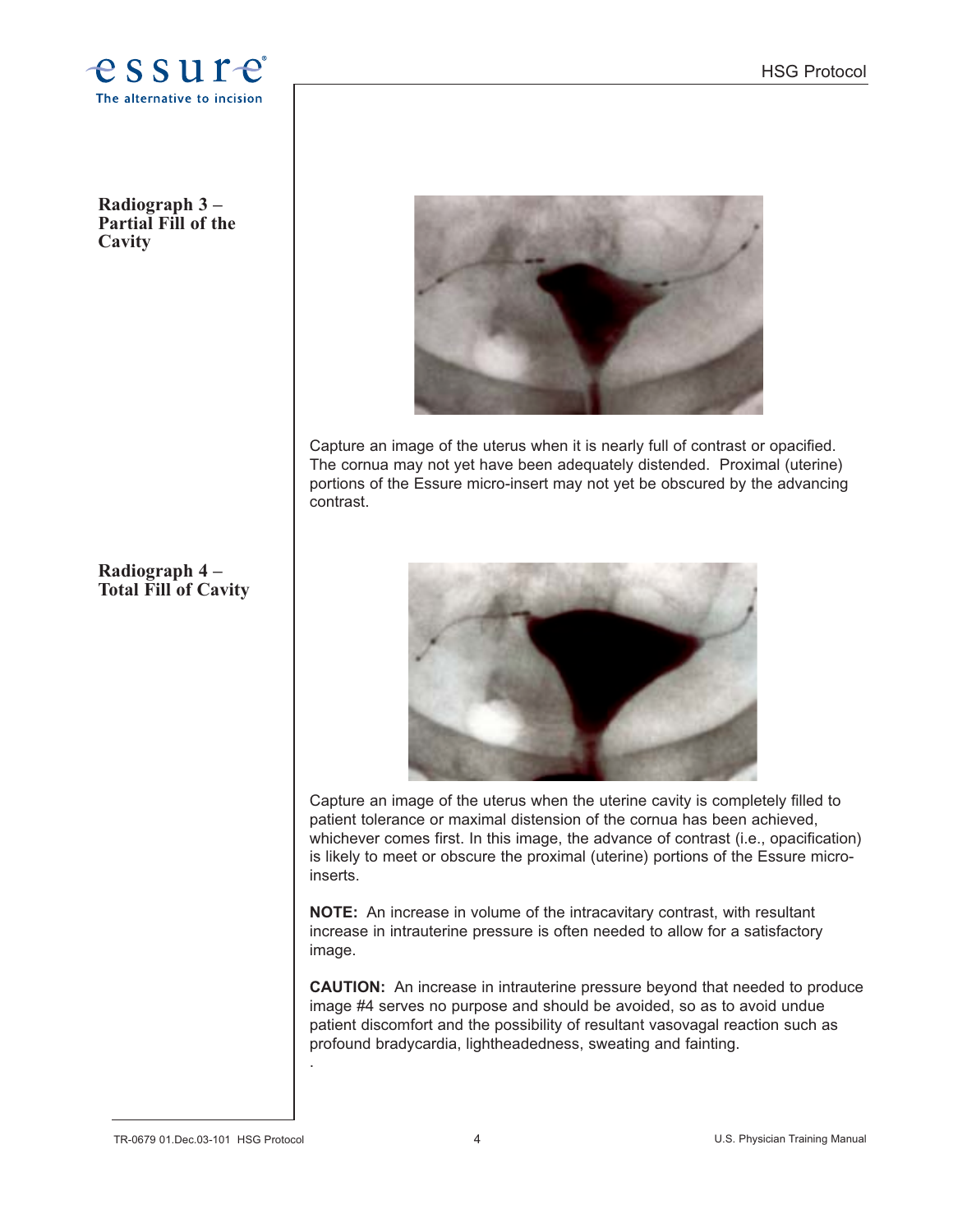

| Radiograph 5 & $6-$<br><b>Magnifications of</b><br><b>Uterine Cornua</b> |                                                                                                                                                                                                                                                                                                                                                                                                                                                                                                                                                                                                                                                                          |                                                                                                                                                                 |
|--------------------------------------------------------------------------|--------------------------------------------------------------------------------------------------------------------------------------------------------------------------------------------------------------------------------------------------------------------------------------------------------------------------------------------------------------------------------------------------------------------------------------------------------------------------------------------------------------------------------------------------------------------------------------------------------------------------------------------------------------------------|-----------------------------------------------------------------------------------------------------------------------------------------------------------------|
|                                                                          | Magnification of right cornua                                                                                                                                                                                                                                                                                                                                                                                                                                                                                                                                                                                                                                            | Magnification of left cornua                                                                                                                                    |
|                                                                          | micro-insert in reference to the uterine cornua.                                                                                                                                                                                                                                                                                                                                                                                                                                                                                                                                                                                                                         | Once the uterine cornua are filled to maximum distension, magnified views of<br>both right and left cornua should be obtained, highlighting the position of the |
| <b>Evaluating HSGs</b>                                                   | When evaluating the HSG, it is important to first confirm that the appropriate<br>radiographs described above are provided, a good A/P image of the uterine<br>silhouette is obtained, and the uterus is maximally distended in at least one<br>view. The HSG will need to be immediately repeated if:                                                                                                                                                                                                                                                                                                                                                                   |                                                                                                                                                                 |
|                                                                          | The appropriate sequence of radiographs has been captured but one or<br>1.<br>both uterine cornua are not maximally distended;                                                                                                                                                                                                                                                                                                                                                                                                                                                                                                                                           |                                                                                                                                                                 |
|                                                                          | The projection of the silhouette is fundal rather than A/P;<br>2.                                                                                                                                                                                                                                                                                                                                                                                                                                                                                                                                                                                                        |                                                                                                                                                                 |
|                                                                          | 3.<br>micro-insert position impossible or equivocal.                                                                                                                                                                                                                                                                                                                                                                                                                                                                                                                                                                                                                     | The appropriate sequence of radiographs was not taken, and/or the uterine<br>cornua are not distended or are otherwise obscured making evaluation of            |
| <b>Micro-insert Location</b>                                             | In evaluating micro-insert position it is important to note the "markers" for the<br>proximal end of the micro-insert (the end of the inner coil and the platinum band<br>of the outer coil). Micro-insert position is then evaluated according to its<br>relationship to the distended uterine cornua. Measurements of these relative<br>distances can be taken with a caliper. Ideal micro-insert location is when the<br>inner coil of the micro-insert crosses the utero-tubal junction. The inner coil is<br>the critical component for evaluation because the PET fibers, that cause fibrosis<br>and occlusion, are located on the inner coil of the micro-insert. |                                                                                                                                                                 |
|                                                                          | to be more distal on HSG than noted at the time of hysteroscopy.                                                                                                                                                                                                                                                                                                                                                                                                                                                                                                                                                                                                         | NOTE: Assessment of the location of the micro-inserts on HSG is not the same<br>as noted at hysteroscopy. Therefore, a correctly placed micro-insert may appear |
|                                                                          |                                                                                                                                                                                                                                                                                                                                                                                                                                                                                                                                                                                                                                                                          |                                                                                                                                                                 |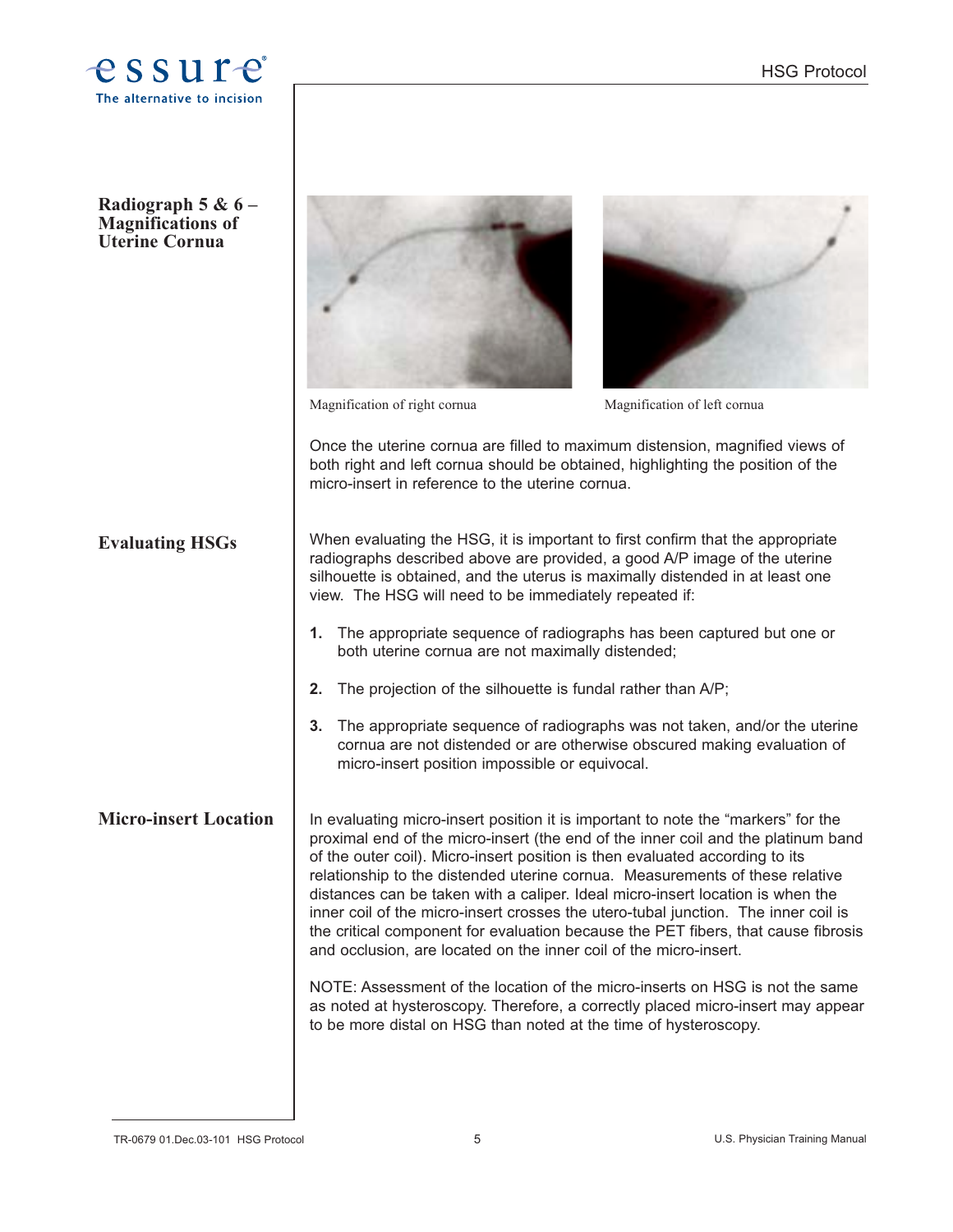

#### **Expulsion or Proximal Placement (microinsert not placed far enough into tube)**

The following scale should be used to categorize assessment of micro-insert location:

**1.** The micro-insert is not present (expulsion) OR more than 50% of the length of the inner coil of the micro-insert is trailing into the uterine cavity (too proximal placement).



Complete expulsion of left micro-insert Expulsion of left micro-insert into uterus



# **Satisfactory Placement**

**2.** Distal end of the inner coil is within the tube with less than 50% of the length of the inner coil trailing into the uterine cavity, OR the proximal end of the inner coil appears to be up to 30 mm into the tube from where contrast fills the uterine cornua.





Satisfactory location On patient left side, proximal end of inner coil is <30 mm from contrast at cornua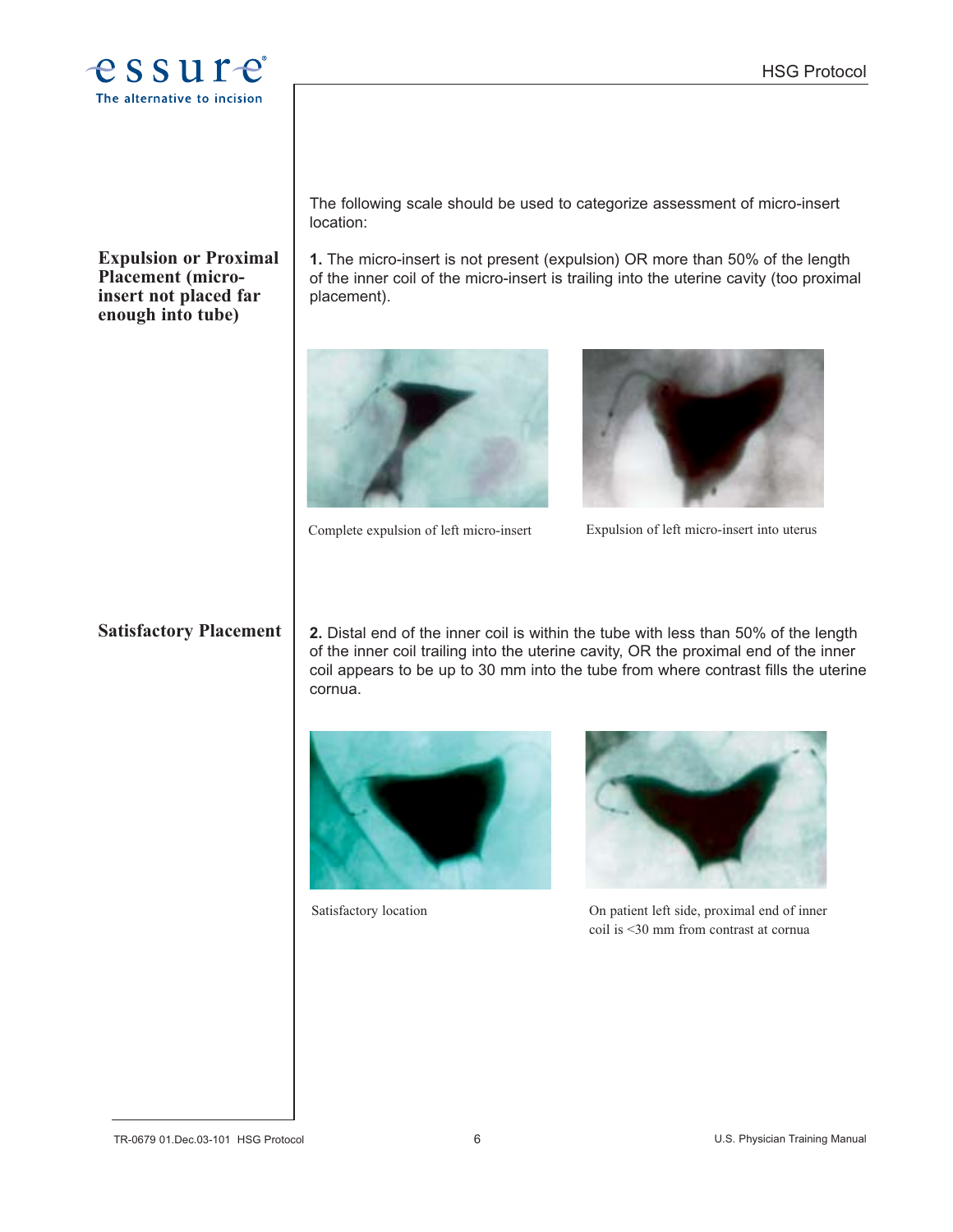

**Distal Placement (micro-insert placed too far in tube) or Peritoneal Location**

**3.** Micro-insert is in the tube but proximal end of the inner coil appears to be more than 30 mm distal into the tube from the contrast filling the uterine cornua, OR the micro-insert is within the peritoneal cavity.





Micro-insert in peritoneal cavity Distal placement of micro-insert

**A patient with micro-insert location that is rated to be in categories 1 or 3 should not rely on the Essure micro-inserts for contraception.**

# **Occlusion**

The most critical aspect of evaluating tubal occlusion is determining whether the contrast is visible in the tube beyond the micro-insert. It is also important to note any degree of proximal tubal filling with contrast even if the tube is occluded.

The following scale should be used to categorize assessment of tubal occlusion:

**1.** Tube is occluded at the cornua.

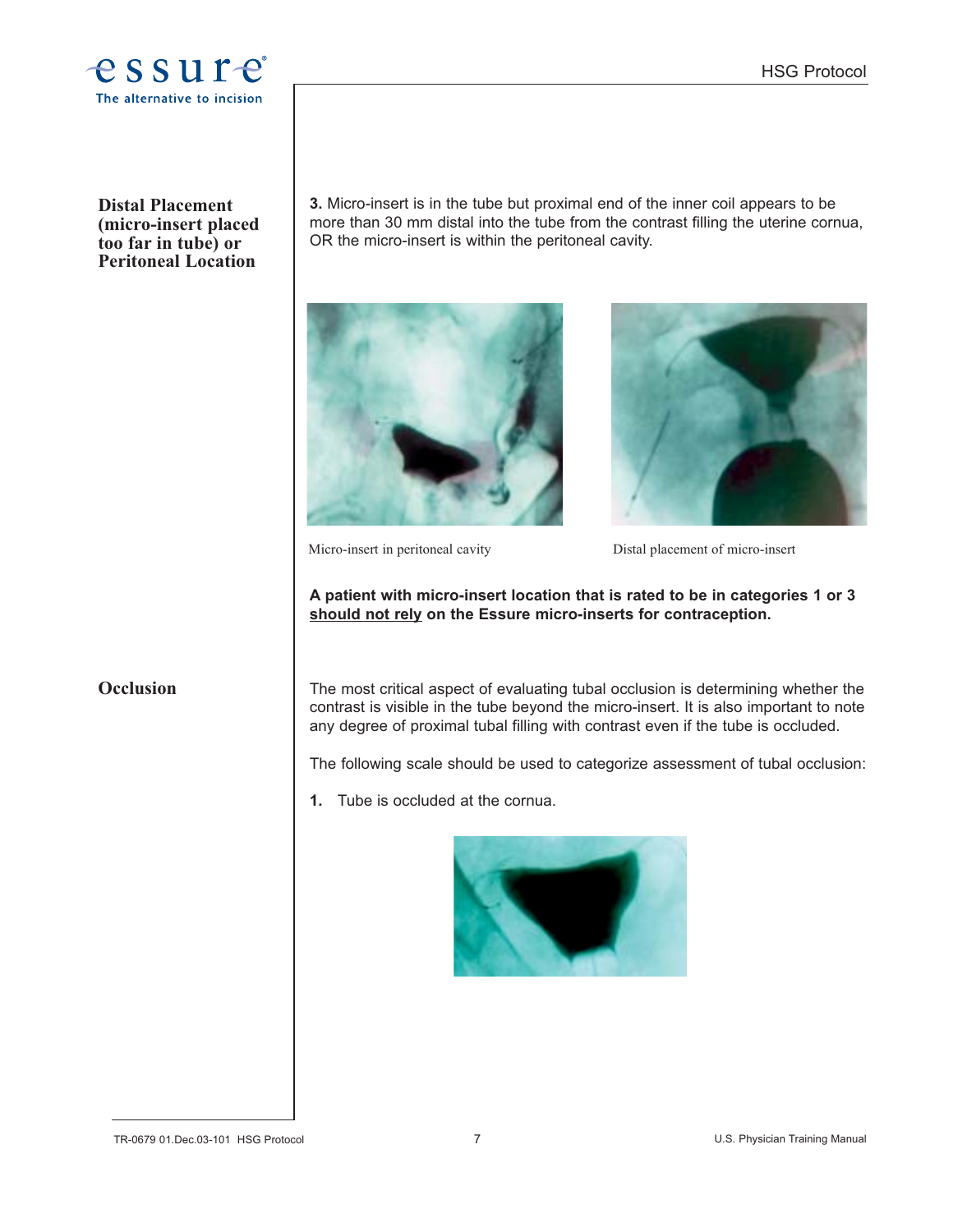

**2.** Contrast seen within the tube but not past any portion of the length of the outer coil of the micro-insert (i.e., past the distal end of the outer coil, see Radiographic Markers diagram on page 5)



On patient right, contrast in proximal tube

**3.** Contrast seen past the micro-insert or in the peritoneal cavity.



Patency beyond micro-insert

If tubal occlusion is rated to be in categories 1 or 2 above, and micro-insert location is satisfactory (category 2 above), then the patient should be instructed to discontinue alternative contraception. If occlusion is rated as a 3 and microinsert location is satisfactory at the 3 month HSG, then the patient should remain on alternative contraception for 3 more months and have a repeat HSG. **If occlusion is again rated as a 3, then she should be advised to not rely on the Essure micro-inserts for contraception.**